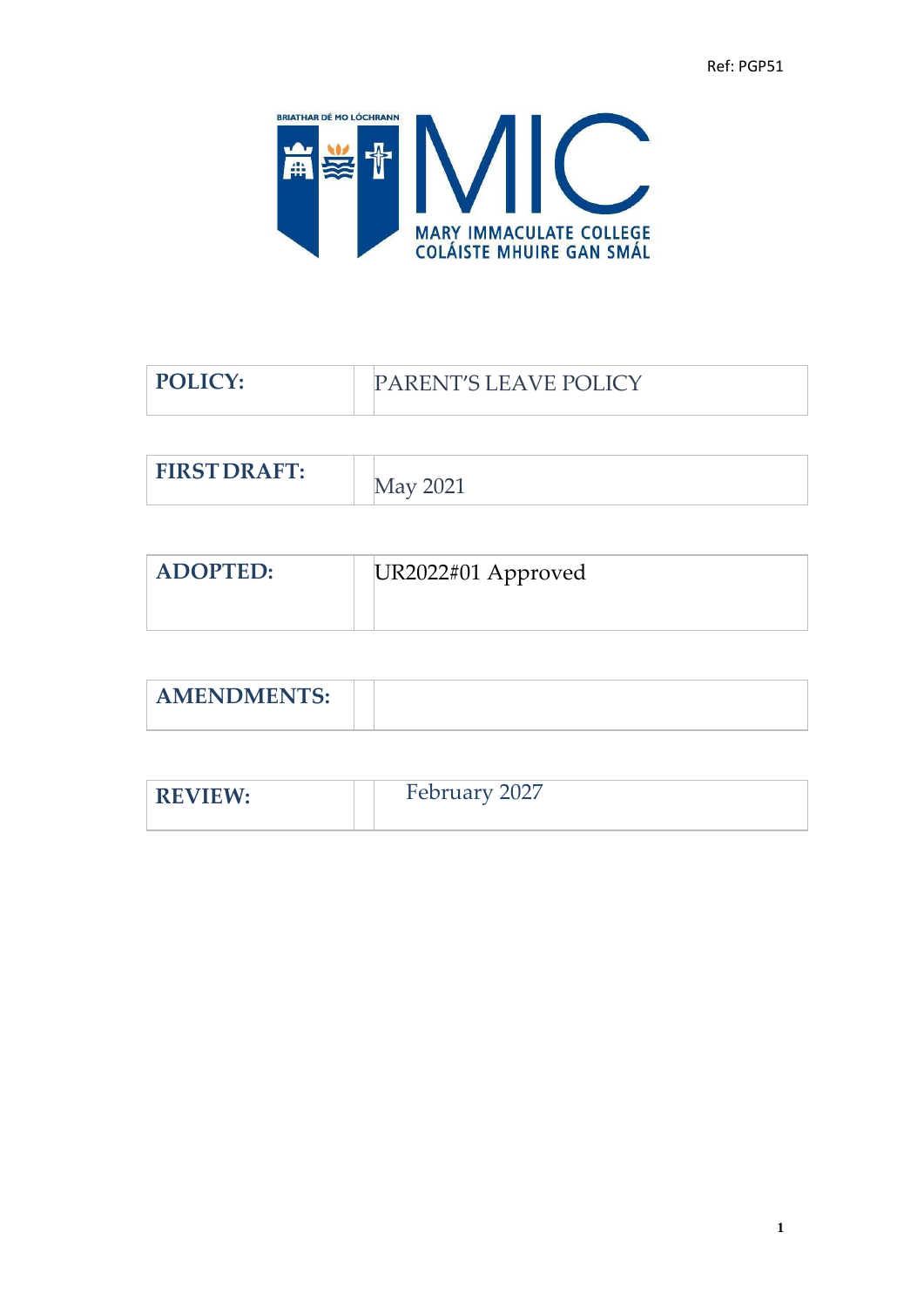## **1.0 Policy Statement**

1.1 Parent's leave is available to eligible members of MIC staff to allow them to take time off from work within the first two years of the birth or adoption of their child or the child of their spouse or partner.

1.2 All policies, guidelines and protocols of Mary Immaculate College, will reflect the Colleges commitment to the promotion of equality in accordance with law.

## **2.0 Scope of Policy**

2.1 This policy applies to all employees of Mary Immaculate College.

## **3.0 Legislation/Other Related Policies**

3.1 Relevant legislation, regulations and codes of practice in relation to this document includes:

- ➢ Parent's Leave and Benefit Act, 2019;
- ➢ Family Leave and Miscellaneous Provisions Act, 2021.

### **4.0 Responsibilities**

4.1 It is the responsibility of each employee to comply with the provisions of this policy.

4.2 It is the responsibility of the Human Resources Office to process applications for parent's leave in accordance with legislation and this policy.

# **5.0 Parent's Leave**

5.1 Parent's leave is unpaid leave which is available to employees who are deemed to be a relevant parent of a child. A relevant parent may be:

- a parent of the child;
- the spouse, civil partner or cohabitant of a parent of the child;
- a parent of the child where the child is a donor-conceived child;
- the qualifying adopter of the child;
- the spouse, civil partner or cohabitant of the qualifying adopter of the child;
- each individual in the couple where the child is, or is to be, adopted jointly by a married couple of the same sex or a couple that are civil partners of each other, or a cohabiting couple of the same sex.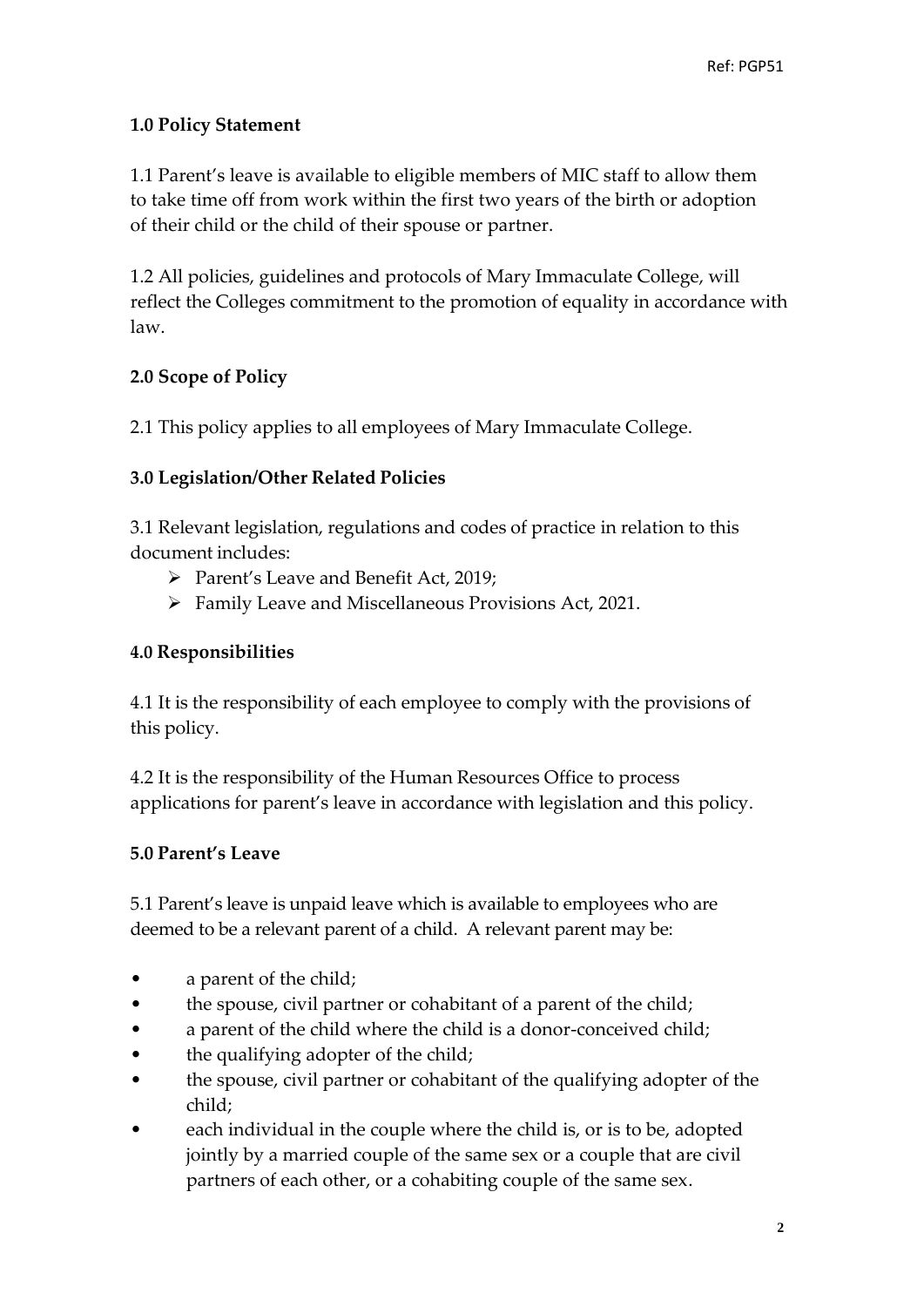5.2 Parent's leave may be granted in respect of births or placements that take place on or after 1st November 2019. The leave must be taken within 104 weeks of the birth or placement of the child.

5.3 A relevant parent may avail of 5 weeks parent's leave in periods of not less than one week at a time.

5.4 In the case of multiple births, or where two or more children are being adopted at the same time, only a single five-week entitlement of parent's leave applies.

# **6.0 Parent's Leave Application Process**

6.1 A written application specifying the dates on which parent's leave is to be taken must be submitted to the HR Office at least 6 weeks before the intended commencement date of the leave.

6.2 The application must be accompanied by appropriate supporting documentation e.g. medical certificate confirming expected due date, birth certificate of placement certificate, where such documentation has not already been provided in respect of another leave application.

6.3 The HR Office will consult with the employee's line manager and will confirm approval of the application or will advise that the leave must be postponed in accordance with section 7.1 of this policy.

6.4 Where the birth of the child occurs 4 or more weeks prematurely, the relevant parent will be deemed to have complied with their notice of intention to take parent's leave obligations if notice is given in the period of 7 days commencing on the date of confinement.

#### **7.0 Postponement of Parent's Leave**

7.1 The College may postpone the proposed commencement date of parent's leave may for up to 12 weeks in certain circumstances. Postponement may arise where the College is satisfied that the taking of the parent's leave at the time specified in the notification would have a substantial adverse effect on the operation of College business, by reason of:

(a) seasonal variations in the volume of work concerned;

(b) the unavailability of a person to carry out the applicants duties during the period of the leave;

(c) the nature of the applicants duties; or

(d) the number of other colleagues availing of parent's leave during the period.